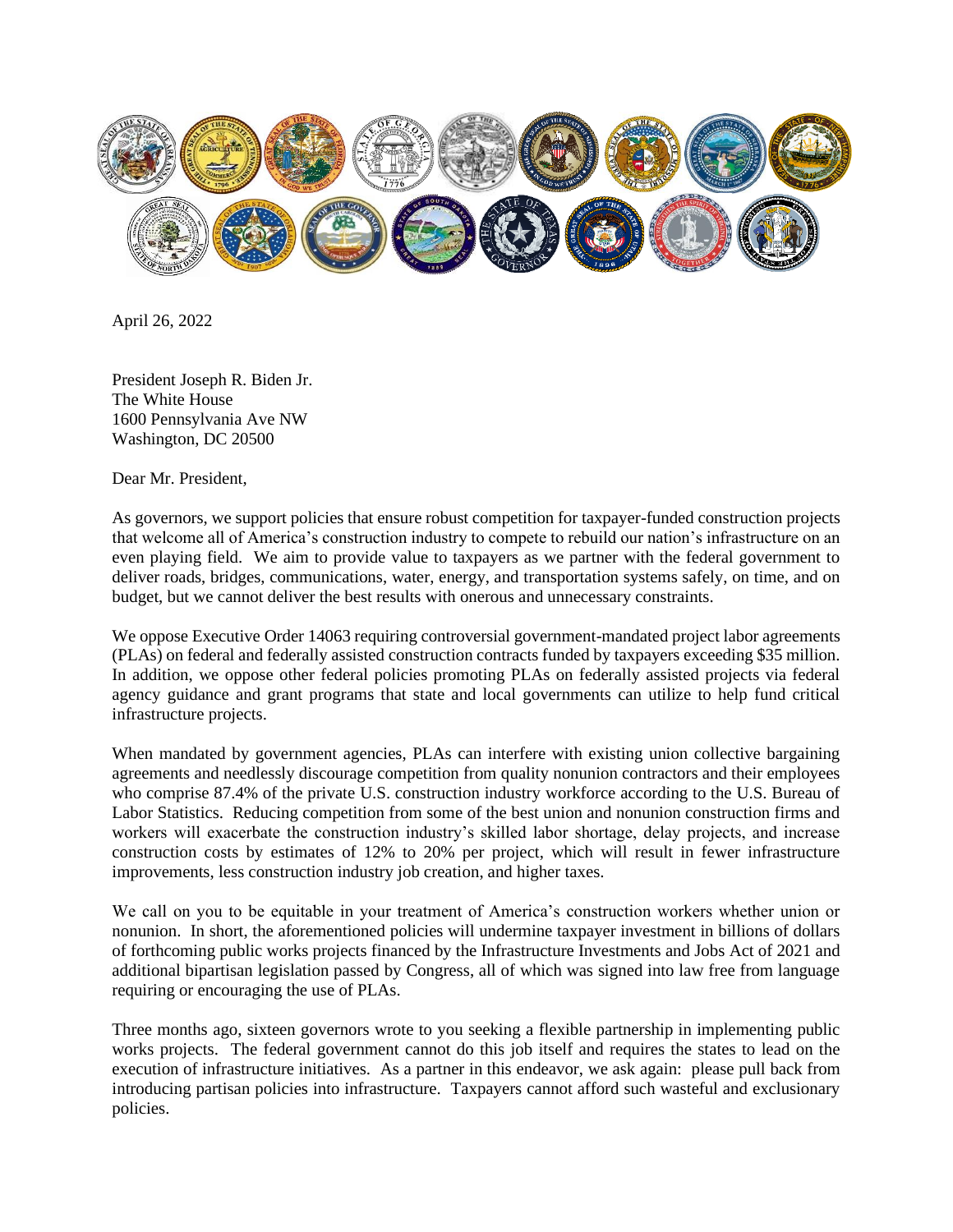April 26, 2022 Page 2 of 3

We ask that the Office of Management and Budget—along with respective federal agencies charged with implementation, grant programs, draft regulations, and guidance related to legislation funding infrastructure projects––afford states and localities maximum regulatory flexibility free from anti-competitive and costly pro-PLA policies. Doing so will deliver more value to taxpayers and create opportunities for all—including small, minority-owned, and women-owned—businesses and workers in the construction industry to compete to build America.

Sincerely,

Governor Asa Hutchinson Governor Bill Lee Governor Ron DeSantis State of Arkansas State of Tennessee State of Florida



State of North Dakota State of Oklahoma State of South Carolina

Governor Glenn Youngkin Governor Mark Gordon Commonwealth of Virginia State of Wyoming

Prince

Governor Brian Kemp Governor Kim Reynolds Governor Tate Reeves State of Georgia State of Iowa State of Mississippi

Unhan

State of South Dakota State of Texas State of Utah

 $\mathcal{U}_{\mathcal{U}}$ 

Governor Mike Parson Governor Pete Ricketts Governor Chris Sununu State of Missouri State of Nebraska State of New Hampshire

Governor Doug Burgum Governor Kevin Stitt Governor Henry McMaster

Governor Kristi Noem Governor Greg Abbott Governor Spencer Cox

cc: Mitch Landrieu

Senior Advisor and Infrastructure Implementation Coordinator